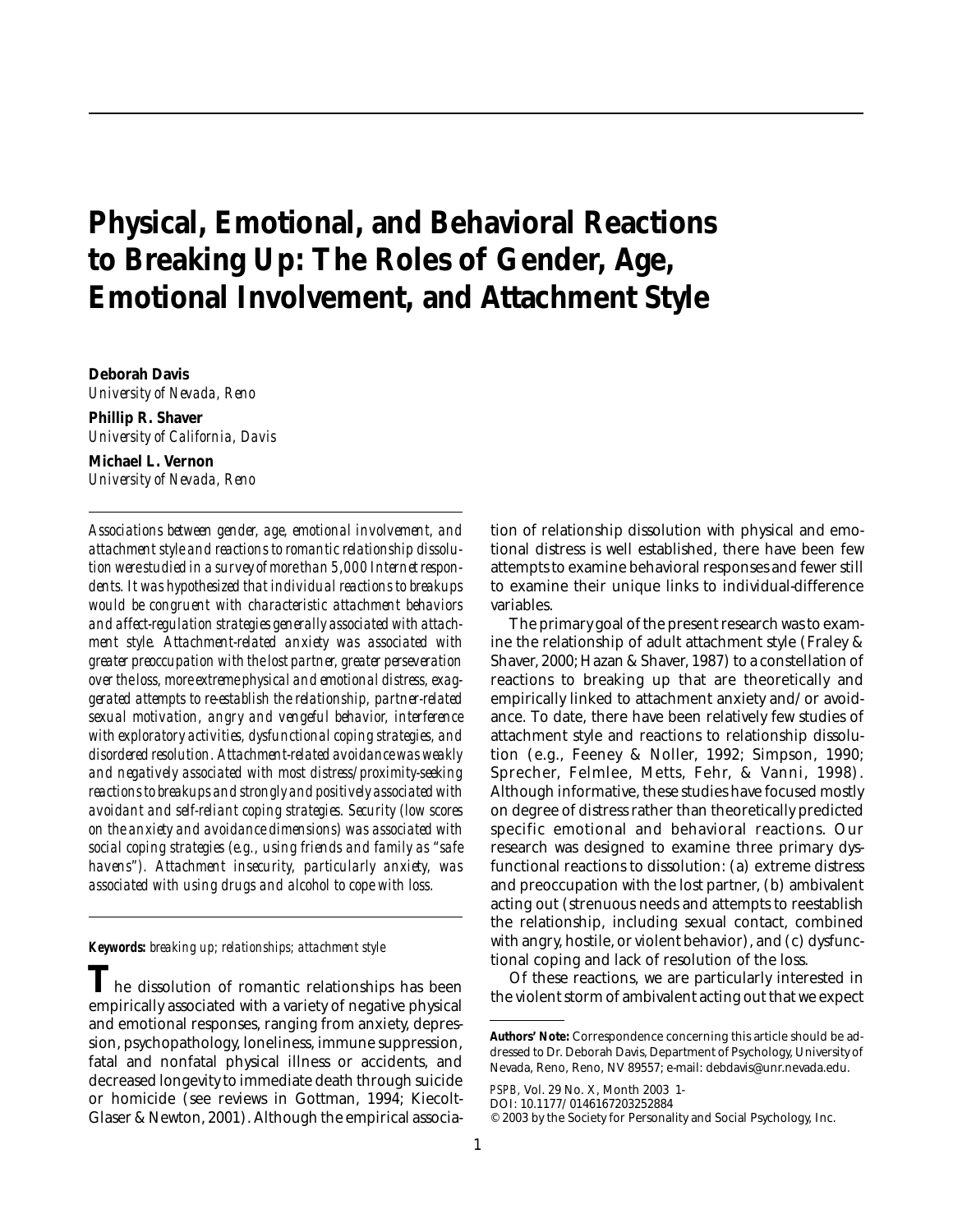to be associated with attachment anxiety. This pattern is of particular interest because of the extremity of the bereft person's attempts to maintain or reestablish the relationship while simultaneously engaging in apparently contradictory angry and hostile behavior toward the partner, despite the contradictory and self-defeating effects of such behaviors. The extremes of this ambivalent pattern can be seen, for example, in the murder of romantic partners, especially of women, which occurs primarily under conditions in which the victim is leaving or threatening to leave a relationship with a partner who wants to keep the relationship intact (e.g., Bixenstine, 1999; Walker, 1979; Wilson & Daly, 1993).

Attachment theory provides a theoretical basis for predicting this ambivalent mixture of hostility and desire as well as other specific emotional and behavioral responses. Thus, we will first provide a brief overview of attachment theory and research and then turn to their implications for emotion regulation and behavior following relationship dissolution.

# *Attachment Theory and the Assessment of Attachment Style*

Attachment theory was introduced by Bowlby (1969/ 1982, 1973, 1980) in a well-known series of volumes titled *Attachment and Loss*. Empirical tests of the theory were initially conducted by Ainsworth and her colleagues (Ainsworth, Blehar, Waters, & Wall, 1978) in studies of infant-mother attachment and were later extended to the domain of romantic and marital relationships by Hazan and Shaver (1987). According to the theory, evolution has equipped human beings with a number of behavioral systems that increase the likelihood of survival and reproductive success. Among these behavioral systems are an attachment system, an exploratory system, a sexual mating system, and a caregiving system.

Beginning in infancy, most people form emotional attachments to one or more caregivers on whom they rely for protection, comfort, and support. A securityenhancing caregiver is one who provides a "safe haven" in times of danger or stress and a "secure base" of operations when exploration is undertaken. If a person's attachment figures are sufficiently sensitive and responsive, she or he will develop what the theory refers to as positive internal working models of self and relationship partners. These models have been shown to provide a foundation for healthy peer relations and personal competence (see review by Weinfield, Sroufe, Egeland, & Carlson, 1999). If one or more attachment figures are generally insensitive or unresponsive, the individual who is attached to them develops negative internal working models of self, relationship partners, or both. Different patterns of insecure attachment can be identified based on anxious or avoidant behaviors in close relationships, anxious or avoidant responses to self-report questionnaires, and conscious and unconscious anxious or avoidant responses in laboratory situations (see Feeney, 1999; Mikulincer & Florian, 2001; Shaver & Clark, 1994, for reviews).

In Ainsworth et al.'s (1978) early studies of the infantmother relationship, three different patterns of attachment were delineated: secure, anxious (or anxious/ ambivalent), and avoidant. Subsequent studies of both infant and adult attachment (e.g., Bartholomew & Horowitz, 1991; Main & Solomon, 1986) expanded the number of patterns to four, with the fourth pattern incorporating features of both anxiety and avoidance. In the domain of adult romantic and marital attachment, Bartholomew and Horowitz (1991) called the four patterns secure, preoccupied (with attachment), fearfully avoidant, and dismissively avoidant. These authors also showed that the four patterns could be arranged conceptually and empirically in a two-dimensional space. Secure and dismissing adults differ from preoccupied and fearful adults in having more positive models of self and being less dependent on partners' approval and less anxious about abandonment. Secure and preoccupied adults differ from both kinds of avoidant adults by being more interested in and comfortable with closeness, intimacy, and interdependence. Brennan, Clark, and Shaver (1998) constructed two highly reliable orthogonal scales to assess dimensions similar to Bartholomew's, which Brennan et al. called attachment-related anxiety and avoidance and that we used in the present research.

## *Attachment and Regulation of Distress*

Theoretically, the attachment system is activated by any of three sources of distress: (a) threat to the person (e.g., hunger, physical danger), (b) threat to a relationship with an attachment figure (e.g., perceiving the figure as physically or psychologically unavailable), and (c) challenging situations that motivate the person to use an attachment figure as a secure base. When a person's attachment system is activated for any of these reasons, the person will attempt to alleviate distress in ways characteristic of his or her attachment style. The stronger the activation of the attachment system, the more extreme the characteristic behaviors are likely to be.

These characteristic differences in affect regulation are the bases of our hypotheses regarding attachmentstyle differences in reaction to relationship breakups. In brief, three primary strategies are associated with attachment style: (a) open, empathic communication and negotiation of one's needs and desires with the attachment figure (the secure strategy), (b) suppression of attachment-related distress combined with self-reliance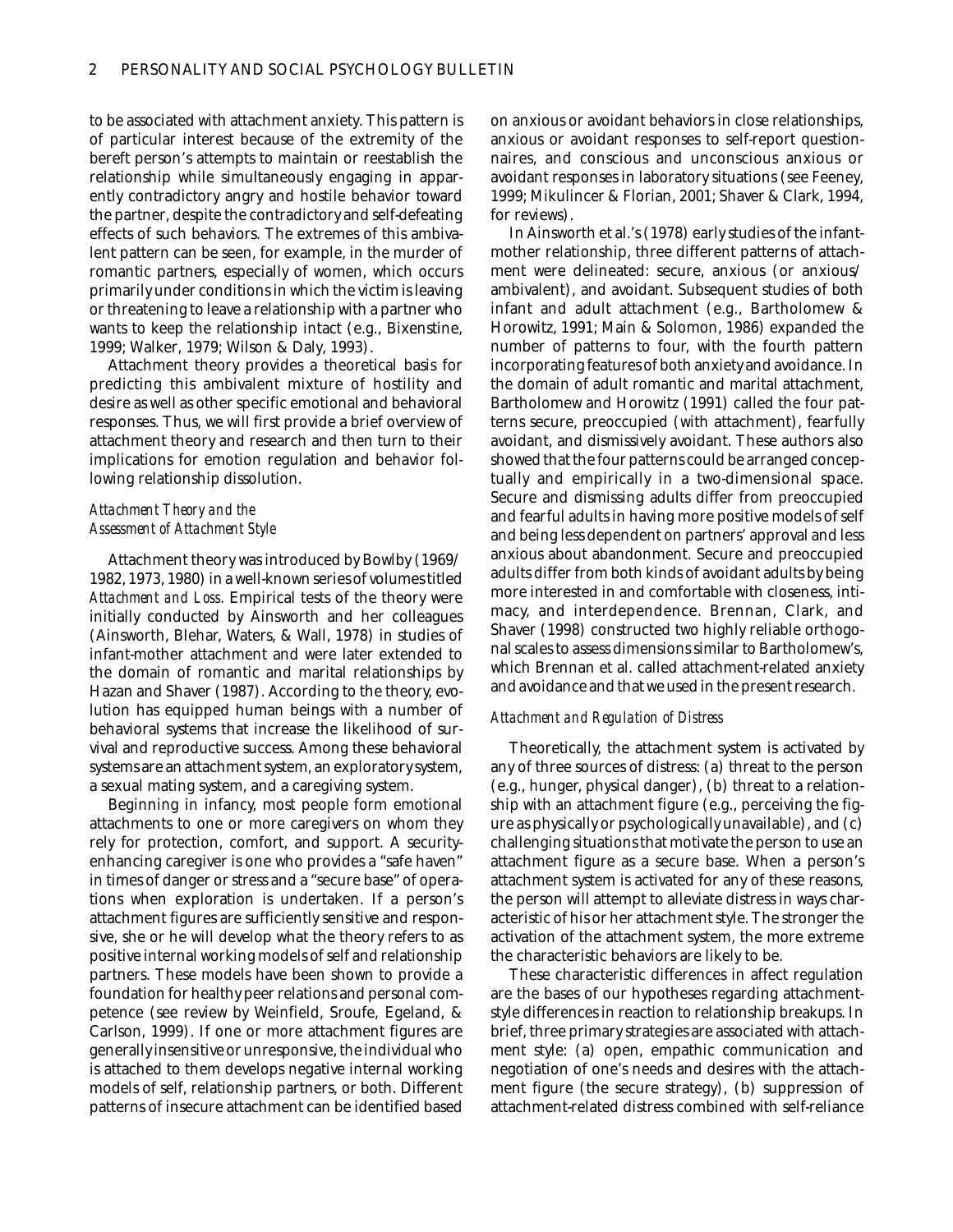(the avoidant strategy), and (c) a coercive strategy (e.g., Crittenden, 1997) involving alternation between angry demands and rebukes and coy or flirtatious attempts to elicit what one needs from a partner (the anxious strategy). Each strategy is assumed to stem from past experiences with parents or other caregivers during childhood as well as later experiences with romantic partners.

*The secure strategy*. The secure strategy is believed to stem from past experiences indicating that open expression of needs elicits love and support. Generally, secure individuals enjoy greater communication skills and provide superior caregiving to others (see reviews by Feeney, 1999; George & Solomon, 1999). They are more likely to provide comfort to others in distress and to seek comfort from others when distressed themselves. Thus, in the context of relationship dissolution, we would expect secure individuals to express their feelings openly to their partner and to use friends and family as beneficial sources of comfort. They also should be better able to understand their partner's point of view regarding the breakup, which should allow them to respond in a less histrionic or angry fashion than less secure individuals.

*The avoidant strategy*. Theoretically, avoidant individuals have learned (a) that others are unlikely to satisfy their needs and (b) that open expressions of need may be ignored or punished. This is believed to be the reason for their unexpressive and self-reliant stance (see review by Fraley, Davis, & Shaver, 1998). In the context of breaking up, this characteristic affect-regulation strategy should be reflected in fewer emotional expressions of all kinds (including pleading, angry outbursts, and seeking social support), greater emotional avoidance (including avoiding the partner and staying clear of other reminders that could activate attachment needs), and greater self-reliance and use of nonsocial coping strategies (such as drinking and taking drugs).

*The anxious strategy*. Anxious or preoccupied individuals are thought to have learned what Crittenden (1992, 1997) termed a "coercive strategy" for eliciting care. According to Crittenden, this strategy is characteristic of children whose attachment figures are inconsistently sensitive and available, causing the children to believe that pleas and demands are necessary to get a caregiver's attention. In childhood, the coercive strategy includes erratic alternation between aggressive/threatening behavior (crying, screaming, throwing a tantrum) and coy/disarming behavior (e.g., glancing eye contact, an open-mouth smile with teeth covered, meek and innocent expressions, cocking the head to the side). To the extent that this analysis applies to anxious adults whose relationships are breaking up, both aggressive and coy or seductive behaviors may be employed in attempts to restore the relationship.

#### *The Attachment Perspective on Loss*

In his 1980 volume *Loss*, Bowlby developed an attachment-theoretical account of the process of grieving, including individual differences in grief reactions. He proposed that reactions to loss of an adult romantic partner parallel those of a child confronted with the prolonged or permanent loss of a primary attachment figure. These reactions can be viewed in terms of three rough, overlapping, and sometimes recurring phases.

*Protest*. The bereaved adult first exhibits forceful protest reactions, designed to deter the attachment figure's departure or reestablish contact. These can include overt reactions such as pleading, crying, anger, aggression, and searching and psychological reactions such as disbelief that the person is gone and sensing the person's invisible presence. Bowlby noted that such reactions, although seemingly inappropriate when a partner has died, make sense in evolutionary context (see also Archer, 1999) in that they tend to promote survival by assuring the proximity of infants to their caregivers. There may be no evolutionary provision for turning off the search process when an attachment figure leaves permanently. Thus, real or perceived threats to the availability of an attachment figure will activate such deeply ingrained patterns of response as to virtually compel the person to search for the lost figure and try to reestablish contact (Fraley & Shaver, 1999), even when success is unlikely or impossible, as when the partner has died.

*Despair*. Eventually, if protest behaviors repeatedly fail to establish contact with the attachment figure and the attached individual realizes that the person will never return, protest increasingly gives way to despair (depression, sadness, disorganization, and withdrawal). For both bereaved adults and children, this phase is characterized by disturbances of sleeping and eating, social withdrawal, profound loneliness, and intense sorrow (Fraley & Shaver, 1999). The degree of despair differs as a function of context (e.g., foreknowledge of the impending loss), degree of attachment to the partner, and individual differences in attachment style.

*Detachment/reorganization/integration*. In Bowlby's (1973) early theorizing, he referred to a final phase of detachment marked by apparent recovery and gradual renewal of interest in other activities and relationships. In later theorizing, Bowlby (1980) used the term "reorganization" to connote the reorganization of representations of self and lost attachment figure so that both a continuing (but altered) bond and adjustment to changed circumstances are possible. This notion is similar in some respects to other perspectives on loss or bereavement that emphasize the importance of meaning (e.g., see reviews in Neimeyer, 2001) and continuing bonds (Klas, Silverman, & Nickman, 1996). Extending this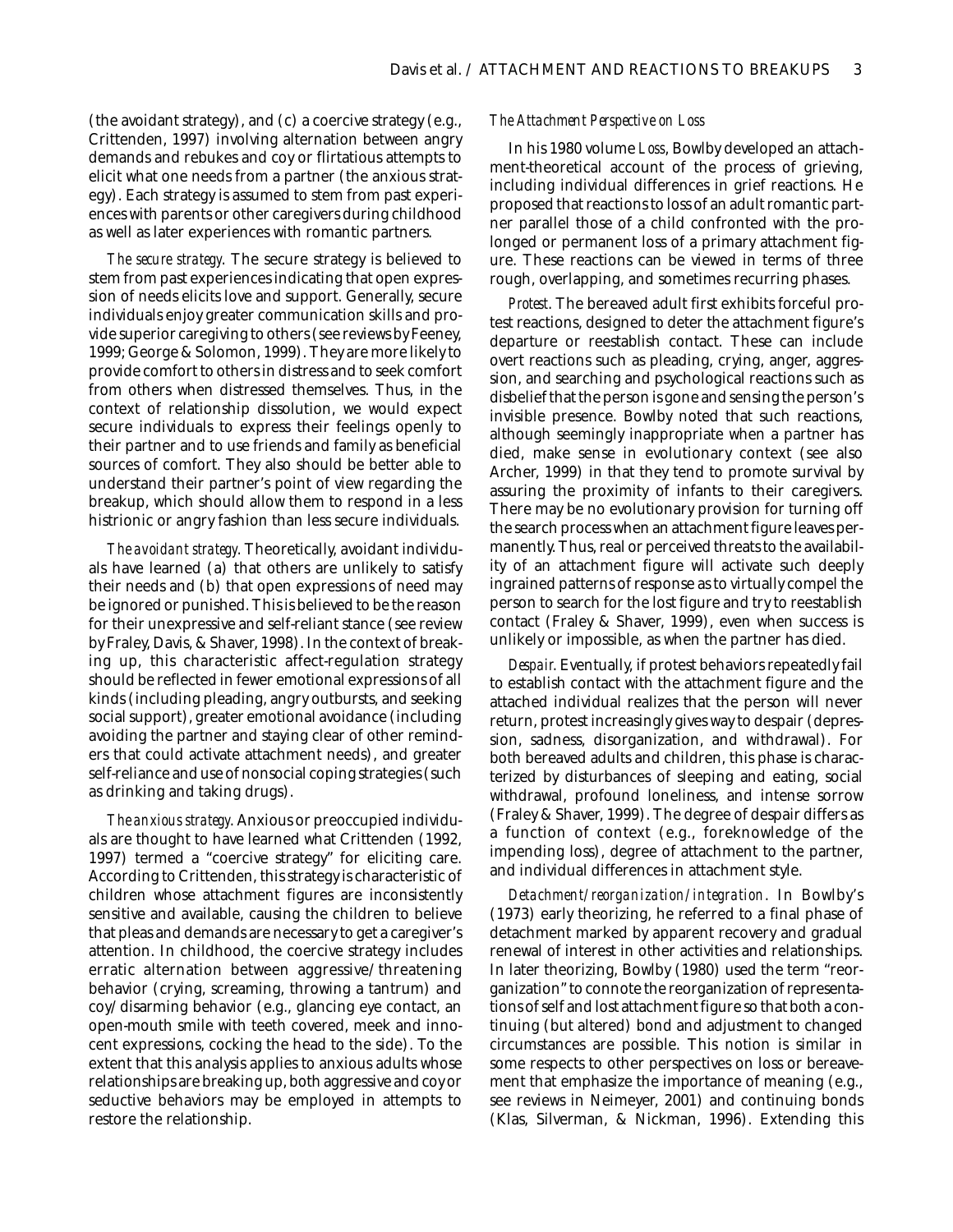analysis to the context of relationship dissolution, we can expect that a relatively secure person may come to believe that the relationship provided a learning experience, that the lost partner makes a better friend than lover, or that the loss enhanced personal strength.

*Individual differences in "disordered mourning."* Mourning may be disordered or disorganized such that either the duration of the protest and despair phases or the nature of behaviors during these phases becomes dysfunctional. Bowlby (1980) identified two disordered patterns of mourning, chronic mourning and absence of grief, that correspond roughly to the subsequent notions of anxious and avoidant attachment. The former pattern includes perseveration in the protest and/or despair stages of mourning and the latter involves rapid progression to the detachment phase. Those in chronic mourning are perpetually preoccupied with the lost partner and unable to function normally without him or her; those exhibiting absence of grief continue their normal everyday activities without conspicuous disruption or overt expressions of sorrow, anger, or distress.

# **HYPOTHESES**

The preceding overview of attachment theory and research provides the basis for a series of hypotheses about behavior during and following romantic/marital relationship breakups. The first set of hypotheses concerns protest reactions and distress.

# *Protest and Distress Reactions*

Research with children (e.g., Ainsworth et al., 1978) has identified the roots of the ambivalent storm of protest reactions, vacillating between desire for the lost partner and attempts to reestablish the relationship, on one hand, and seemingly contradictory angry and violent behaviors on the other. Ainsworth et al. noted this pattern among anxious/ambivalent children, who displayed the most extreme distress and protest reactions toward their parents in the Strange Situation test procedure, including indices of distress (such as crying), proximity seeking (such as pleading, clinging), and hostility/ aggression toward the parent (which Bowlby, 1973, interpreted as retributive anger). Avoidant children, in contrast, were characterized by the least extreme reactions of these kinds, with secure children in between.

Although studies of reactions to relationship dissolution among adults have focused on greater distress reactions among anxious adults (e.g., Feeney & Noller, 1992; Fraley & Shaver, 1997; Simpson, 1990), the literature regarding loss through death has turned up some evidence of the association of attachment anxiety with the ambivalent bipolar reactions of pining for the relationship and being angry at the deceased partner (e.g., Bonnano, Notarius, Gunzerath, Keltner, & Horowitz, 1995).

Thus, we expect the extremity of both distress and protest reactions to be positively associated with attachment anxiety and negatively associated with attachment avoidance. These reactions should include indices of distress such as physical symptoms, emotional disregulation, self-blame or depression, and protest reactions such as attempts to reestablish the relationship, sexual desire, and attempts to reinvolve the partner in sexual relations but also expressions of anger, blame, and hostility toward the partner. Furthermore, we expect the two contradictory poles of desire and hostility to be positively associated with one another.

## *Preoccupation/Exploration*

A second set of hypotheses concerns excessive preoccupation with the attachment figure, which is theoretically associated with both attachment anxiety and avoidance. Constant attention to or thinking about the person and hypervigilance and sensitivity to cues regarding his or her availability and responsiveness tend to be positively associated with attachment anxiety and negatively associated with avoidance. For example, Mikulincer, Gillath, and Shaver (2002) found that the mind generally turns automatically to mental representations of attachment figures under conditions of threat. However, more anxious adults seem to have these representations active all the time, whereas more avoidant adults activate them only under conditions of threat that are unrelated to attachment (e.g., school failure) and actually inhibit attachment-related representations when the threat has to do with separation.

Thus, we expected relationship dissolution to cause greater preoccupation with thoughts of the lost partner among those higher in attachment-related anxiety. This greater preoccupation should in turn lead to differences in exploration of and engagement with the environment, just as anxious/ambivalent attachment in infancy interferes with exploratory activities (Ainsworth et al., 1978; Bowlby, 1973; Cassidy & Berlin, 1994).

## *Coping*

Attachment style also is expected to affect the choice of coping strategies during and following relationship dissolution.

*Social coping versus self-reliance*. Coping with distress through seeking contact with attachment figures is a fundamental feature of attachment behavior. Securely attached infants express distress freely and both seek and accept comfort from caregivers (e.g., Ainsworth et al., 1978). In contrast, avoidant infants learn to suppress expression of distress and bids for support to avoid alienating potentially rejecting attachment figures and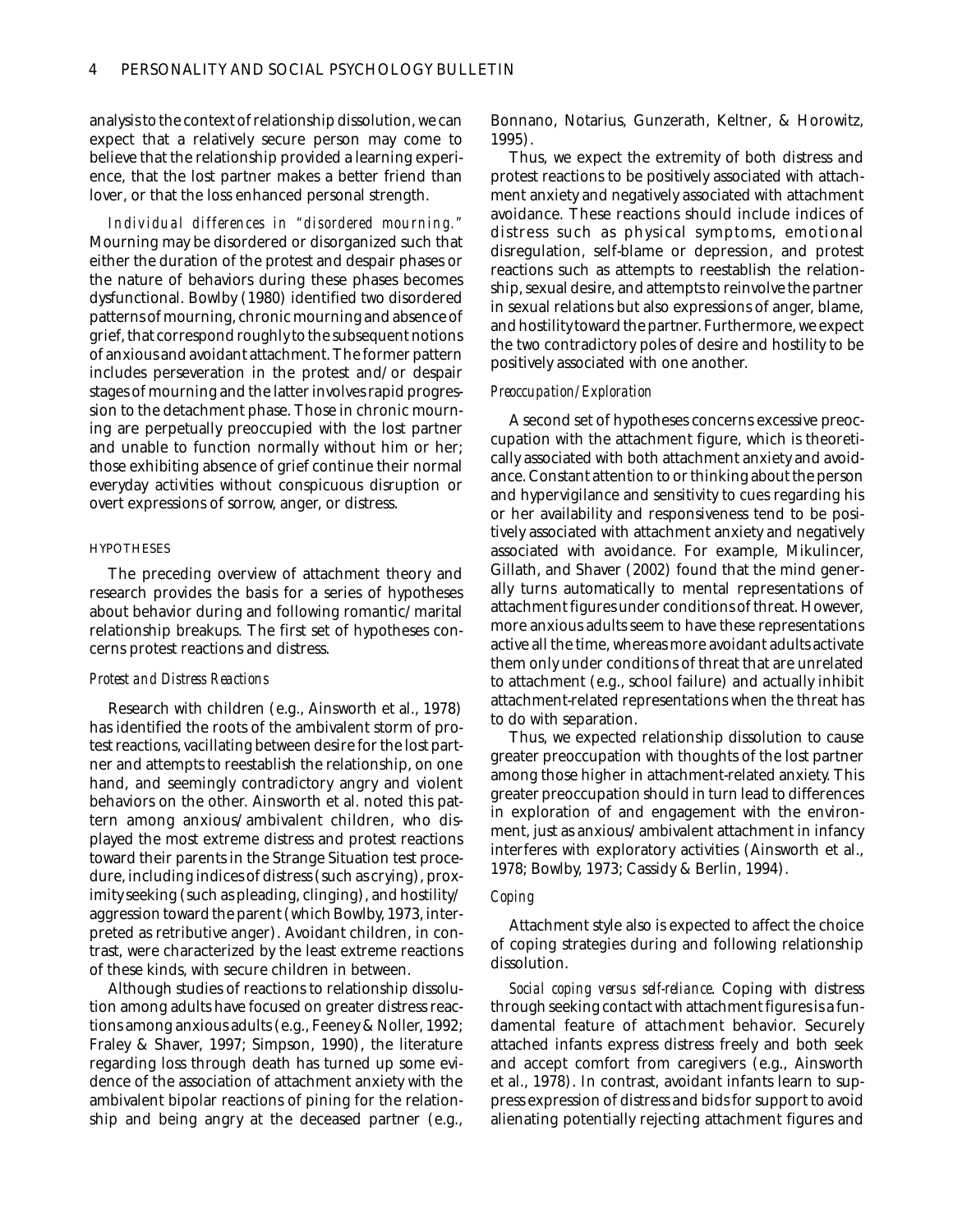instead tend to become compulsively self-reliant. Similarly, secure adults employ attachment figures (including friends) as safe havens under conditions of threat (e.g., Simpson, Rholes, & Nelligan, 1992), whereas avoidant adults are more likely to pull away from partners under threatening conditions. Thus, we expected attachment insecurity, particularly avoidance, to be negatively related to social coping strategies (such as talking to friends) and positively related to self-reliance.

*Self-medication*. Previous research has indicated that anxious and avoidant individuals are more likely than secure individuals to use alcohol and drugs as a way of regulating negative emotion (e.g., Brennan & Shaver, 1995; Cooper, Shaver, & Collins, 1998). Thus, we expect such dysfunctional methods also to be used specifically in the context of relationship dissolution.

*Suppression/avoidance*. Recall Mikulincer et al.'s (2002) finding that avoidance is related to suppression of thoughts of the attachment figure, particularly when relationship threat is salient. These findings suggest that avoidance will be related to attempts to suppress thoughts or reminders of the lost partner; for example, by avoiding encounters with their partner, dispensing with objects and other of reminders of him or her, attempting to distract themselves through work or other activities, and perhaps, for a time, staying away from related and similarly painful situations such as seeking new relationship partners.

# *Resolution*

Whether a partner is lost through death or dissolution, one must eventually go on with life. Individuals differ, however, in both the manner and speed with which they resolve losses.

*Perseveration*. Some people have extreme difficulty resolving losses at all and persist in feeling distress, continuing desire to reestablish the relationship, and preoccupation with the lost partner. Bereavement research has shown that anxious individuals experience the most distress over loss of a partner and recover less quickly, if at all (see Fraley & Shaver, 1999, for review). Thus, we expected that anxiety also would be associated with perseveration in desire for or attempts to recover a partner lost through relationship dissolution.

*Integration*. Several authors (e.g., Bowlby, 1980; Klas et al., 1996; Schuchter & Zisook, 1993) have proposed that successful resolution of bereavement (following the death of an attachment figure) does not necessarily involve detachment. Instead, an altered attachment bond may persist, such as caring for the deceased person and integrating thoughts, memories, and feelings about the relationship into one's self-concept and life while simultaneously being able to move on and live happily again. Such a continuing bond may serve important adaptive functions, including continuity of identity, facilitation of coping, and comfort and support during the transition to a new life. This type of reorganization or integration should be more likely for relatively secure individuals. Thus, we expected those high in attachment anxiety or avoidance to less often successfully transform the relationship into a friendship or work relationship.

*Disordered identity*. Part of the integration process involves reorganizing and redefining one's conception of self without (or in different relationship to) the other person. Thus, we expected that to the extent integration is difficult for those high in attachment anxiety, they would report a greater sense of lack of identity following loss of a partner.

*Replacement*. Paradoxically, we also expected attachment-related anxiety to be associated with quicker attempts to replace the partner. Because anxious individuals experience more distress and continuing attachment to their lost partners, one might think they would be inhibited from entering other relationships. There is substantial evidence, however, that such people are highly motivated to be in a relationship and that they experience great distress when alone (e.g., Davis, 2000; Shaver & Clark, 1994). They may therefore jump into a new relationship while still distressed about the loss of a previous one. In contrast, as noted earlier, we expected avoidance to be associated with avoiding new relationships for some time after a breakup.

### METHOD

#### *Participants*

Study participants were 1,868 male and 3,380 female respondents (and 7 with unidentified gender) ranging in age from 15 to 50 and distributed across the age decades as follows: teens (42.2%), 20s (43.2%), 30s (10.5%), 40 to 50 (4.1%). (We eliminated from the analyses all participants who were younger than 15 or older 50 years of age because age appeared to be related to many variables and there were too few respondents in the very young and older than 50 age ranges.) The majority was Caucasian (77.7%), followed in order of frequency by African American (6.2%), Other (6.5%), Asian (4.1%), Hispanic (4.3%), and American Indian (.9%); 91.3% were heterosexual, 2.6% were homosexual, and 6.5% were bisexual.

## *Procedure*

Our survey questionnaire was posted on the Internet with the title "The Dating Survey IV: Breaking Up." Participants voluntarily followed links to the survey located in three subcategories of the Yahoo search engine. Invi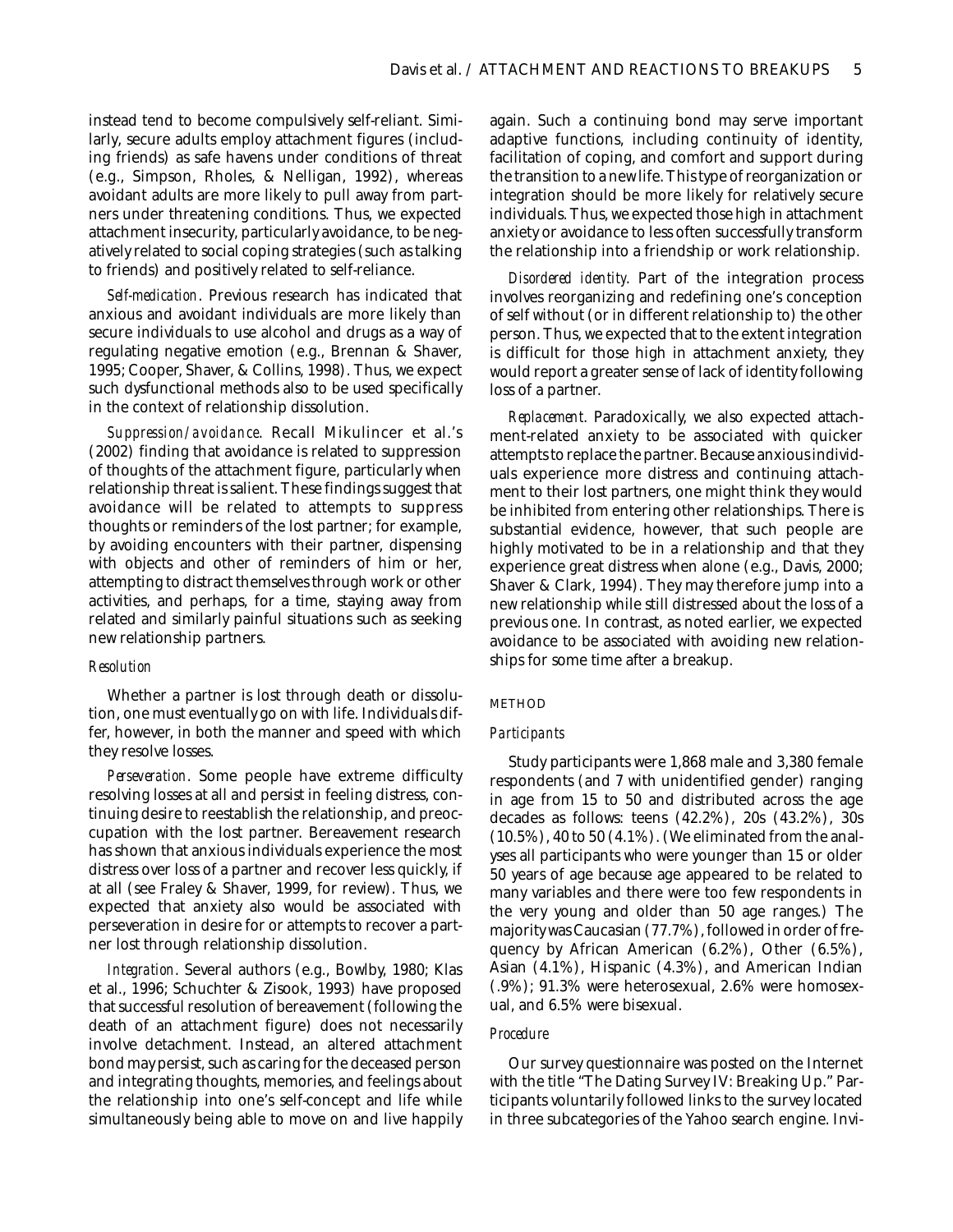tations to visit the Internet site were phrased as follows: "Dating Survey—Participate in the first study of Internet singles." Categories with links to the survey included Dating (under the parent category "Society and Culture/Relationships"), Tests and Experiments (under the parent category "Psychology/Research"), and Surveys (also under the parent category "Society and Culture/Relationships"). Participants were not actively solicited in any way. The survey included assurances that responses would be completely anonymous once transmitted. However, it also included a warning that (like all online communications) responses were not secure until transmitted.

The survey was introduced as follows:

The purpose of the survey is to learn more about what causes our relationships to break up, and how we cope with breakups when they occur. To examine this issue we will be asking you a few questions about yourself, and then some that address various issues regarding breaking up.

The questionnaire included the questions, "Are you alone at the computer?" and "Have you ever responded to this survey before?" Those who were not alone or who had responded before were excluded from the analyses, as were respondents who described a breakup that occurred more than 5 years ago, which might have been beyond the reach of clear memory.

#### *Measures*

*Attachment style*. Attachment-related anxiety and avoidance were measured by heterogeneous 9-item subsets of the two 18-item scales that compose the Experiences in Close Relationships measure (Brennan et al., 1998). Alphas for the two shortened scales were .90 and .85, only slightly lower than the usual reliabilities for the full scales. The correlation between the two scales, which are meant to tap orthogonal dimensions, was close to zero,  $r(4,958) = -.004$ .

*Measures of reactions to breaking up*. At the beginning of the breakups section of the survey, participants were instructed as follows:

To answer the questions in the following section, think of the breakup of your last relationship that had lasted for some time before the breakup or in which you were seriously emotionally involved. Do not refer to a relationship that broke up after a few dates.

Measures of the following reactions were included: protest reactions, including (a) wanting/trying to get the person back (11 items, α = .89), (b) sexual arousal/desire (3 items,  $\alpha$  = .74), (c) anger/hostility/revenge (10 items,  $\alpha = .84$ ), and (d) physically hurting partner (1 item); preoccupation (9 items,  $\alpha$  = .91); Interference with exploration (3 items,  $\alpha$  = .70); distress reactions, including (a) physical and emotional distress (15 items,  $\alpha$ ) = .94), (b) lost interest in sex (1 items), (c) self-blame (2 items,  $\alpha$  = .63), (d) guilt (2 items,  $\alpha$  = .83), and (e) partner blame (2 items,  $\alpha = .81$ ); coping strategies, including (a) social coping (1 item), (b) self-reliant coping (1 item), (c) self-medication (increased use of drugs or alcohol—2 items, reported separately), (d) suppression/ avoidance (3 items,  $\alpha$  = .63), and (e) moving or changing jobs to get away from the person; and resolution, including (a) perseveration in wanting the lost partner (3 items,  $\alpha$  = .83), (b) integration/redefinition of the person in different relationship (2 items,  $\alpha$  = .57), (c) lost sense of identity (1 item), (d) replacement of the lost partner (1 item), and (e) avoiding new relationships for a long time (1 item).

Respondents completed demographic questions first, followed by the attachment measures. Third, they indicated who had wanted to terminate the relationship (self, partner, or both), how long the relationship had lasted, how long ago the relationship broke up, and how emotionally involved they were with the person at the time of the breakup. This latter issue was raised because emotional involvement might be a somewhat independent contributor to intensity of reactions to the breakup. Measures of reactions to breaking up were completed last.

#### RESULTS

Before turning to tests of the hypotheses, it is important to examine potential associations between attachment style and pre-dissolution relationship variables. First, 2 (gender)  $\times$  3 (who initiated the breakup) analyses of variance were conducted on the two attachment scales and the question assessing emotional involvement in the relationship. Gender was unrelated to attachment anxiety or avoidance. However, women were significantly more emotionally involved with their partners prior to the breakups, *M*s = 7.42, 7.25; *F*(1, 4918) = 32.03, *p* < .001. Furthermore, those who initiated the breakup were lower in anxiety, *M*s = 3.92, 4.07, 4.69; *F*(2, 4774) = 156.83, *p* < .001, and emotional involvement, *M*s = 6.95, 7.12, 7.80; *F*(2, 4918) = 140.22, *p* < .001, and higher in avoidance, *M*s = 3.82, 3.71, 3.59; *F*(2, 4918) = 13.77, *p* < .001, than those who mutually initiated the breakup or whose partners initiated the breakup.

Anxiety was positively related to emotional involvement at the time of the breakup, *r*(5,015) = .17, *p* < .001, and negatively related, although minimally, to the amount of time in the relationship, time since the breakup, and age, *r*s(5,020-5,065) = –.06, –.04, –.07, *p*s < .001.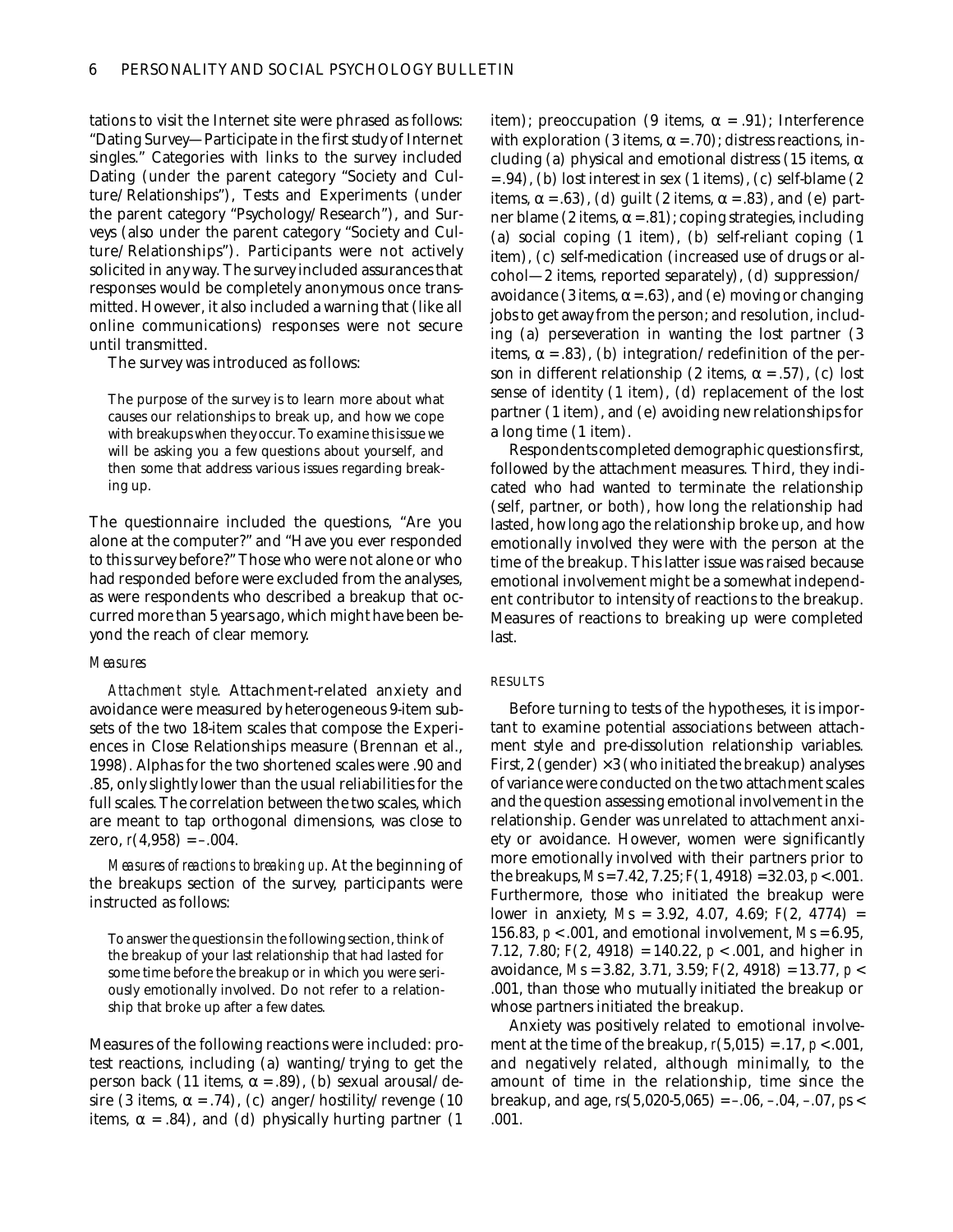In contrast, avoidance was negatively related to emotional involvement at the time of the breakup, *r*(5,074) = –.22, *p* < .001, and positively, although only weakly, related to age, *r*(5,124) = .06, *p* < .001. Finally, emotional involvement was positively related to time in the relationship prior to breaking up,  $r(5,152) = .19$ ,  $p < .001$ , and less so, to age *r*(5,199) = .07, *p* < .001.

# *Tests of Hypotheses*

Each reaction-to-breakup measure was subjected to regression analyses in which independent variables were entered in three blocks. The first block included age, gender, time since breakup, person who initiated the breakup, and emotional involvement in the relationship. Measures of anxiety and avoidance were entered in the second block and all two-way interactions in the third. Time since breakup interacted with effects of anxiety and/or avoidance for most analyses such that the effects were slightly larger for more recent breakups. However, comparing those who had broken up within the last 3 months to the full sample, effects of anxiety or avoidance were neither reduced to insignificance nor inflated to significance, and regression coefficients changed by .03 or less. Thus, time since breakup was dropped from further analyses to simplify presentation of the results.

Results are presented in Tables 1 through 3. Beta coefficients and significance levels for main effects as well as tests of significance for the overall regression equations are included in each table—for the overall sample and for both partner-initiated and self-initiated breakups. Results for mutual breakups are not reported separately.

There were a number of small but significant interactions where effect sizes were modified by a second variable. These are not reported in the text except where the effects of anxiety or avoidance are reduced to insignificance. We also will not report effects of age or gender; they are available in the tables but were neither predicted nor relevant to our hypotheses.

#### *DISTRESS*

We expected the degree of distress experienced to be a function of emotional involvement at the time of the breakup and anxiety. Table 1 summarizes the regression analyses for four forms of distress: physical/emotional distress, lost interest in sex, self-blame, and guilt. An index of partner blame is included so that it can be contrasted with the self-blame measure.

As predicted, emotional involvement was significantly associated with all indices of distress (βs ranged from .03 to .34, *p*s ranged from less than .05 to less than .001), although the relationship was strongest for physical/ emotional distress and quite small for the index of selfblame (see Table 1). Emotional involvement also was associated with partner blame,  $β = .09$ ,  $p < .001$ . Those who initiated the breakup felt less distress,  $β = .25$ ,  $p <$ .001, but more guilt,  $\beta$  = -.28,  $p$  < .001, than those whose partners initiated the breakup. As expected, attachmentrelated anxiety was significantly associated with all indices of distress, βs = .11-.34, all *p*s < .001, and with partner blame,  $\beta = .09$ ,  $p < .001$ . There were also small but significant associations between attachment avoidance and both self- and partner blame such that avoidance was associated with greater self-blame,  $β = .10$ , and less partner blame,  $β = -.08$ .

#### *PROTEST REACTIONS*

The fifth through eighth sections of Table 1 summarize regression coefficients for the four protest variables. As expected, both emotional involvement,  $βs = .26, .11,$ .10, .04, *p*s < .001, and attachment anxiety, βs = .20, .18, .20, .06, *p*s < .001, were associated with the two proximityseeking variables of wanting/trying and sexual arousal and the two hostile indices of anger/hostility/revenge and physically hurting. Similar patterns were obtained for both partner-initiated and self-initiated breakups (see Table 1). The strongest associations were with wanting and attempting to regain the lost partner, whereas the weakest associations were with reports of physically hurting the lost partner, which was unusual in this sample (see below).

Two gender differences are of interest. First, women were less likely,  $\beta = -.14$ ,  $p < .001$ , to report sexual arousal/desire. However, women were more likely to report anger/hostility,  $β = .11$ ,  $p < .001$ , and violence (among those whose partners initiated the breakup,  $\beta$  = .05,  $p < .05$ ).

Because violence was an extremely low-base-rate behavior in our sample, we performed a separate analysis to examine differences in anxiety and avoidance levels among those who reported violence and those who did not. The 9-point ratings of whether physically hurt him/her was *not at all true* to *extremely true* was recoded such that *not at all true* was coded as 0 and all other responses were coded as 1. Then, 2 (physical violence, i.e., hurt or didn't hurt)  $\times$  3 (who initiated the breakup) analyses of variance, with anxiety and avoidance as dependent variables, were conducted.

As expected, attachment anxiety was higher among those who hurt their partners than among those who did not, *M*s = 4.53 (yes) and 4.18 (no), *F*(1, 4652) = 56.37, *p* < .001. The interaction of violence with who initiated the breakup was not significant, indicating that regardless of how the breakup was initiated, those who were physically violent with their partners were higher in attachment anxiety than those who were not. Avoidance did not differ between those who did and did not hurt their partners.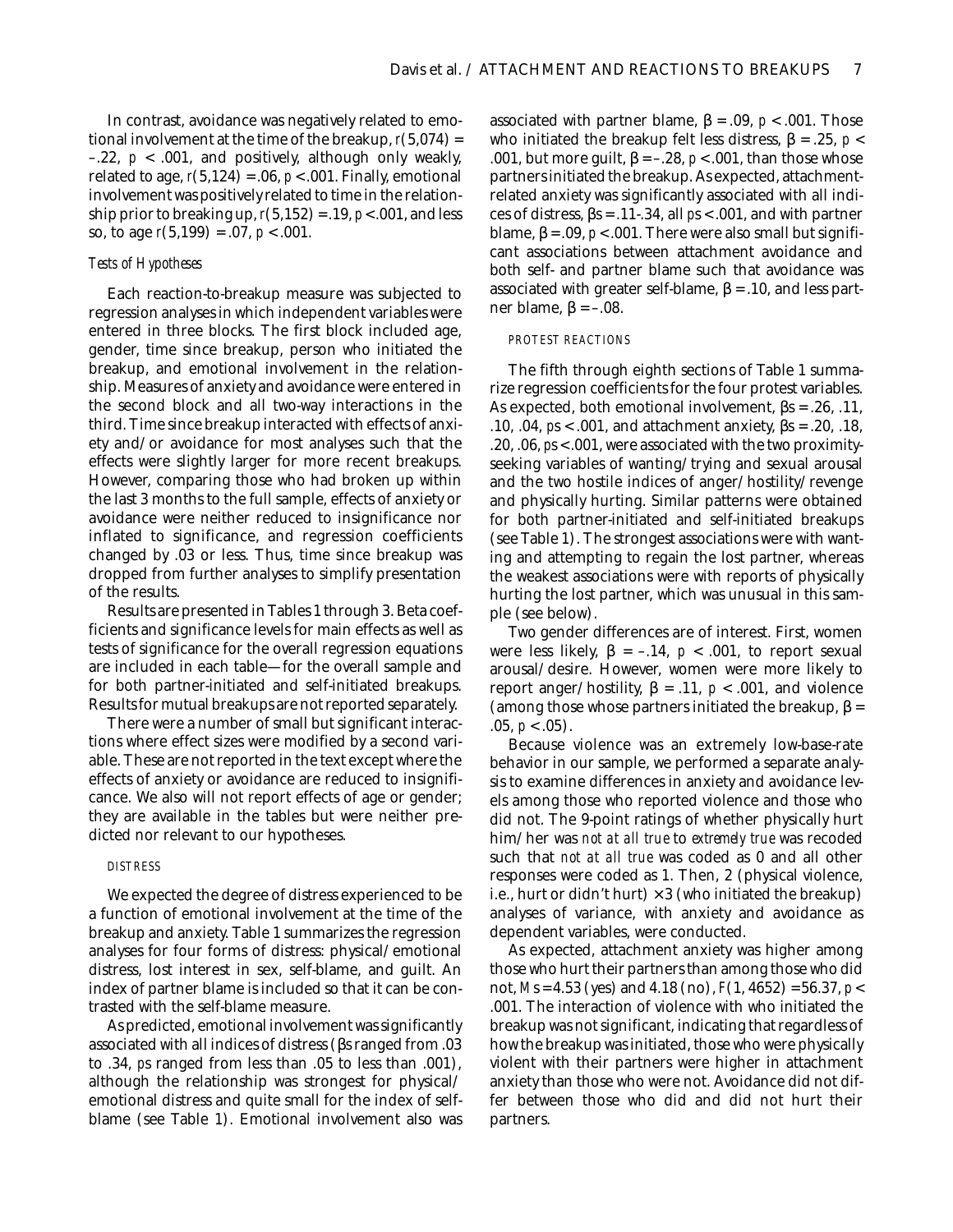# 8 PERSONALITY AND SOCIAL PSYCHOLOGY BULLETIN

|                             |               |           |               | <b>Emotional</b>   |                |           |
|-----------------------------|---------------|-----------|---------------|--------------------|----------------|-----------|
| <b>Type of Reaction</b>     | <b>Gender</b> | Age       | Who Initiated | <b>Involvement</b> | <b>Anxiety</b> | Avoidance |
| Distress reactions          |               |           |               |                    |                |           |
| Physical/emotional distress | $-.01$        | $-.01$    | $.25***$      | $.34***$           | $.34***$       | $.03**$   |
| Partner-initiated           | .01           | .00       |               | $.37***$           | $.41***$       | $-.01$    |
| Self-initiated              | $-.01$        | .02       |               | $.38***$           | $.32***$       | $.05*$    |
| Lost interest in sex        | $.06***$      | $.07***$  | $.13***$      | $.21***$           | $.11***$       | $.10***$  |
| Partner-initiated           | .04           | $.08**$   |               | $.19***$           | $.13***$       | $.09***$  |
| Self-initiated              | $.08**$       | $.11***$  |               | $.21***$           | $.05*$         | $.09**$   |
| Self-blame                  | $-.11***$     | $-.10***$ | $-.06***$     | $.03*$             | $.11***$       | $.10***$  |
| Partner-initiated           | $-.07***$     | $-.08***$ |               | $.08***$           | $.18***$       | $.09***$  |
| Self-initiated              | $-.13***$     | $-.13***$ |               | $-.02$             | .01            | $.08***$  |
| Guilt                       | $-.11***$     | $-.06***$ | $-.28***$     | $.17***$           | $.14***$       | .01       |
| Partner-initiated           | $-.15***$     | $-.08***$ |               | $.13***$           | $.18***$       | .04       |
| Self-initiated              | $-.05$        | $-.06*$   |               | $.19***$           | $.09***$       | $-.03$    |
| Partner blame               | $.09***$      | $.15***$  | $-.03$        | $.09***$           | $.09***$       | $-.08***$ |
| Partner-initiated           | $.09***$      | $.15***$  |               | .03                | .02            | $-.08***$ |
| Self-initiated              | $.07**$       | $.15***$  |               | $.12***$           | $.09***$       | $-.08***$ |
| Protest reactions           |               |           |               |                    |                |           |
| Want/try to get back        | $-.03$        | $-.10***$ | $.38***$      | $.26***$           | $.20***$       | .01       |
| Partner-initiated           | .01           | $-.10***$ |               | $.30***$           | $.29***$       | $-.03$    |
| Self-initiated              | $-.07**$      | $-.10***$ |               | $.31***$           | $.12***$       | .03       |
| Sexual arousal              | $-.14***$     | $-.07***$ | $.14***$      | $.11***$           | $.18***$       | $.05*$    |
| Partner-initiated           | $-.07**$      | $-.05$    |               | $.06*$             | $.22***$       | $-.01$    |
| Self-initiated              | $-.20***$     | $-.05$    |               | $.18***$           | $.12***$       | $.09***$  |
| Anger/hostility/revenge     | $.11***$      | $-.02$    | $.06***$      | $.10***$           | $.20***$       | .02       |
| Partner-initiated           | $.14***$      | $-.00$    |               | $.09***$           | $.17***$       | $.05*$    |
| Self-initiated              | $.08***$      | $-.02$    |               | $.11***$           | $.19***$       | .00.      |
| Physically hurt             | .02           | $-.01$    | $-.02$        | $.04*$             | $.06***$       | .02       |
| Partner-initiated           | $.05*$        | .02       |               | .01                | $.09***$       | .01       |
| Self-initiated              | .02           | $-.03$    |               | $.06*$             | .04            | .03       |
| Preoccupation               | $-.03*$       | $-.02$    | $.33***$      | $.37***$           | $.27***$       | $.08***$  |
| Partner-initiated           | .00           | $-.03$    |               | $.38***$           | $.36***$       | .03       |
| Self-initiated              | $-.04$        | .02       |               | $.44***$           | $.23***$       | $.12***$  |
| Exploration/interference    | $-.03*$       | $-.04**$  | $.14***$      | $.25***$           | $.20***$       | .00.      |
| Partner-initiated           | $-.02$        | $-.05*$   |               | $.23***$           | $.21***$       | $-.02$    |
| Self-initiated              | $-.01$        | $-.02$    |               | $.27***$           | $.19***$       | .01       |

| TABLE 1: Distress/Protest Reactions to Breaking Up: Regression Coefficients for Total, Partner-Initiated Breakup, and Self-Initiated Breakup |
|----------------------------------------------------------------------------------------------------------------------------------------------|
| <b>Samples</b>                                                                                                                               |

NOTE: Men were scored as 1, women as 2. Initiation of breakups was scored as 1 (self), 2 (both), and 3 (partner). *N*s = 4484-4889 (total), 2018-2175 (partner-initiated), and 1682-1838 (self-initiated). For the variables of sexual arousal and lost sexual interest, respondents were selected based on having had a relationship involving sexual intercourse. *Distress reactions*: Significance levels for the regression equations were as follows: *F*s(6, 3258- 4883) = 523.90, 62.91, 31.92, 80.19, 40.31, *p*s < .001 (total); *F*s(5, 1458-2170) = 206.60, 21.40, 26.55, 34.03, 13.48, *p*s < .001 (partner-initiated); *F*s(5, 1248-1833) = 122.90, 19.32, 13.46, 19.19, 21.73, *p*s < .001 (self-initiated). *Protest reactions*: Significance levels for the regression equations were as follows: *F*s(6, 3228-4545) = 429.15, 299.75, 60.76, 4.59, 429.15, 159.52, *p*s < .001 (total); *F*s(5, 1436-2056) = 109.83, 97.74, 26.54, 4.12, 177.07, 52.01, *p*s < .001 (partner-initiated); *F*s(5, 1234-1692) = 46.07, 21.93, 22.71, 2.48, 117.89, 45.97, *p*s < .001, except for the third from last analysis, where *p* =.03 (self-initiated).

\**p* < .05. \*\**p* < .01. \*\*\**p* < .001.

# *ASSOCIATION BETWEEN DESIRE AND ANGER/HOSTILITY*

Although desire for the relationship to continue and extreme anger/hostility toward the partner might seem logically incompatible, we expected them to go hand in hand, as explained by Bowlby (1973) in *Attachment and loss: Separation, Anxiety, and Anger*. To examine this hypothesis, we first examined the zero-order correlations between the four protest variables. All proved to be significantly positive (*r*s = 3814-4775) and ranged from .07 to .48, all *p*s < .001). The correlations between wanting/trying to get the person back and sexual arousal (.47), anger/hostility/revenge (.21), and physical violence (.11) were all significant. Similarly, those between hostility/revenge and sexual arousal (.11) and physical violence (.30) were significant. The relationship between sexual arousal and physical violence was small (.07).

Second, a regression analysis was performed to examine the relationship of gender, age, initiation of breakup, emotional involvement, anxiety, avoidance, and wanting/trying to get the person back as predictors of angry/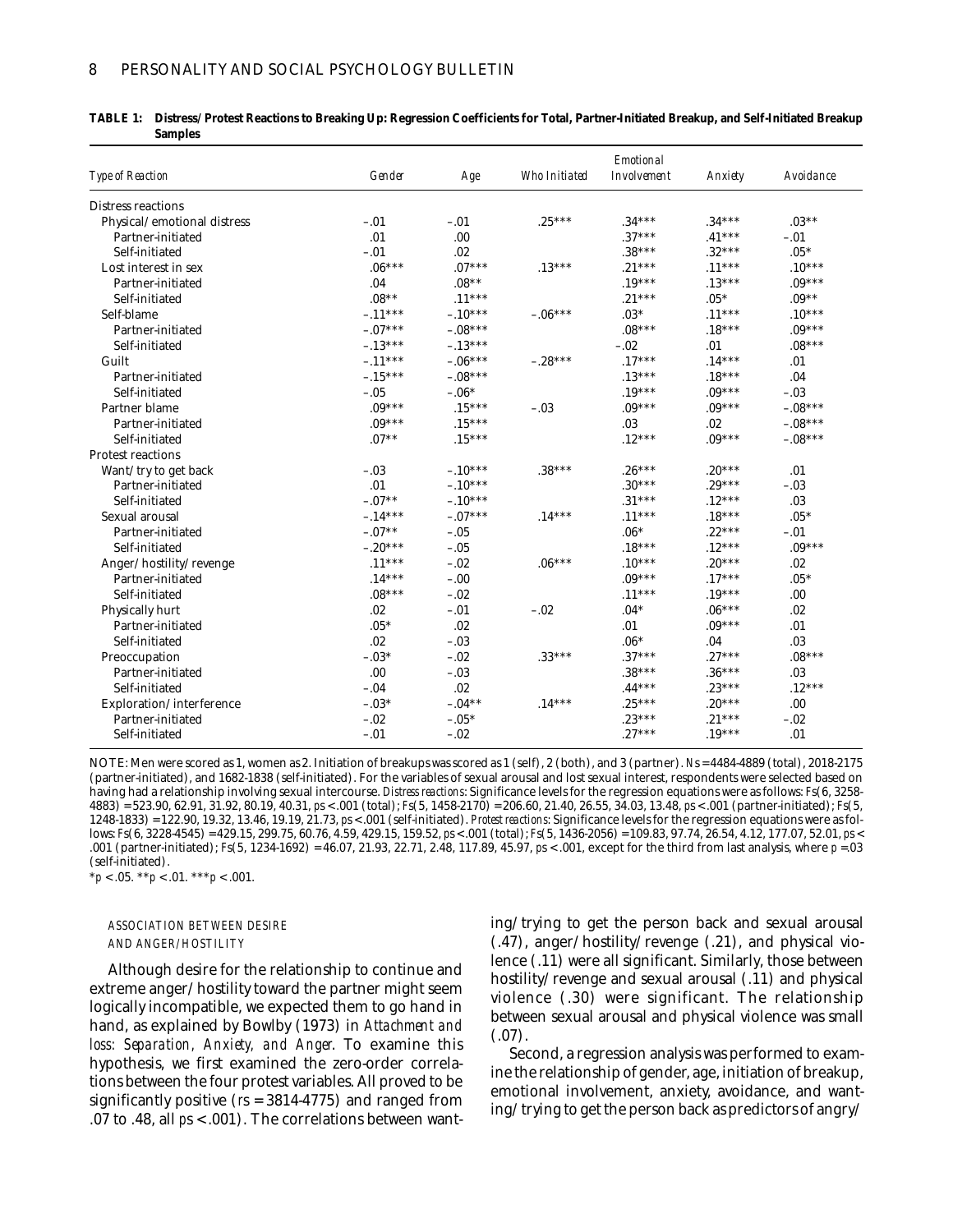hostile/vengeful behavior. In addition, a second analysis examined prediction of wanting/trying to reestablish the relationship, including hostility as a predictor.

The regression predicting desire was significant, *F*(7, 4516) = 379.37,  $p < .001$ . Desire was significantly predicted by all variables except avoidance,  $\beta s = -.04$  to .37, *p*s ranging from .01 to less than .001, including the Anger/Hostility/Revenge measure,  $β = .19$ ,  $p < .001$ .

However, although the overall regression was again significant,  $F(7, 4516) = 59.96$ ,  $p < .001$ , only gender,  $β =$ .10, *p* < .003, attachment anxiety, β = .20, *p* < .001, and wanting/trying to get the person back,  $β = .15$ ,  $p < .001$ , predicted angry/hostile/vengeful behavior. (Without the desire variable in the equation, emotional involvement was a significant predictor of the hostility measure but this relationship disappeared when the desire variable was included.) Clearly, the theoretical link between processes of proximity-seeking/attempting to reestablish the relationship and the experience/expression of anger were supported in these analyses.

#### *PREOCCUPATION/INTERFERENCE*

Both emotional involvement, βs = .37, .25, *p*s < .001, and attachment anxiety, βs = .27, .20, *p*s < .001, were associated with stronger preoccupation with the lost partner and interference with exploratory activities such as school and work, as can be seen in the first two sections of Table 2. Preoccupation and interference also were stronger among respondents whose partners initiated the breakup, βs = .33, .14, respectively, *p*s < .001.

## *COPING STRATEGIES*

Table 2 summarizes regression analyses for social (vs. self-reliant), avoidant, and self-medicating coping strategies.

*Social versus self-reliant coping*. As predicted, anxiety was positively and avoidance negatively associated with social coping,  $βs = .14, -.17, ps < .001$ , whereas avoidance was positively associated with self-reliant coping, β = .20, *p* < .001. In addition, respondents whose partners initiated the breakup and those higher in emotional involvement were more likely to use social, βs = .12, .22, *p*s < .001, and less likely to use self-reliant coping, βs = –.04, –.04, *p*s < .01.

*Avoidant coping*. The third and fourth sections of Table 2 summarize regression coefficients for coping by avoiding the former partner and taking the extreme actions of moving to another town or changing jobs to avoid the person. For the latter measure, only those who reported having a job before the breakup and being older than 21 (i.e., those who might be able to move if they desired) were included.

The expected association of attachment avoidance with the measure of avoiding the partner was small but significant only for those whose partners initiated the breakup, β = .07, *p* < .01. Attachment anxiety was associated with avoiding the person, but only for self-initiated breakups, β = .11, *p* < .001. Those whose partners initiated the breakup,  $β = -.09$ ,  $p < .001$ , and those more emotionally involved with their partners,  $\beta$  = -.10, *p* < .001, were less likely to avoid former partners.

Results for the measure of moving or changing jobs to avoid the partner were similar but even weaker (see Table 2). However, in contrast to results for the more general measure of avoidance, emotional involvement was positively related to the tendency to move or change jobs to avoid a former partner, β = .13, *p* < .001. Similar to physical violence, moving and changing jobs are lowbase-rate behaviors. We therefore performed analyses of variance to assess differences in emotional involvement and attachment-related anxiety and avoidance between those who did and those who did not move and those who did and did not change jobs. The 9-point scales were recoded such that *not at all* was coded as 0 and all other responses were coded as 1.

Those who changed jobs to avoid their partner were higher in attachment anxiety, *M*s = 4.62, 4.23, *F*(1, 3235) = 20.53, *p* < .001, and avoidance, *M*s = 3.81, 3.69, *F*(1, 3267) = 3.93, *p* < .05, and emotional involvement, *M*s = 7.68, 7.43, *F*(1, 3324) = 4.64, *p* < .05, than those who did not. Similarly, those who moved to avoid the person were higher in anxiety, *M*s = 4.40, 4.18, *F*(1, 1997) = 7.72, *p* < .006, and emotional involvement, *M*s = 7.82, 7.45, *F*(1, 2056) = 11.78,  $p < .001$ , than those who did not. Avoidance was not related to moving to avoid the person.

*Self-medication*. The final two sections of Table 2 contain coefficients for coping through drugs or alcohol. Only respondents who reported using alcohol before the breakup were included in the alcohol analysis, and only those who used drugs prior to the breakup were included in the drug analysis. As expected, both anxiety, βs = .13, .19, *p*s < .001, and avoidance, βs = .08, .14, *p*s < .001, were associated with both alcohol and drug use following a breakup.

#### *RESOLUTION*

Table 3 presents regression results for five measures of resolution of the loss.

*Perseveration/lost sense of identity*. As can be seen in the top two sections of Table 3, both perseveration and lost sense of identity were higher among those whose partners initiated the breakup, βs = .29, .16, *p*s < .001, those higher in emotional involvement, βs = .35, .30, *p*s < .001, and those higher in attachment anxiety, βs = .13, .25, *p*s < .001, as expected.

*Integration*. Also as expected, continuing to relate to the partner, but in a different role (integration), was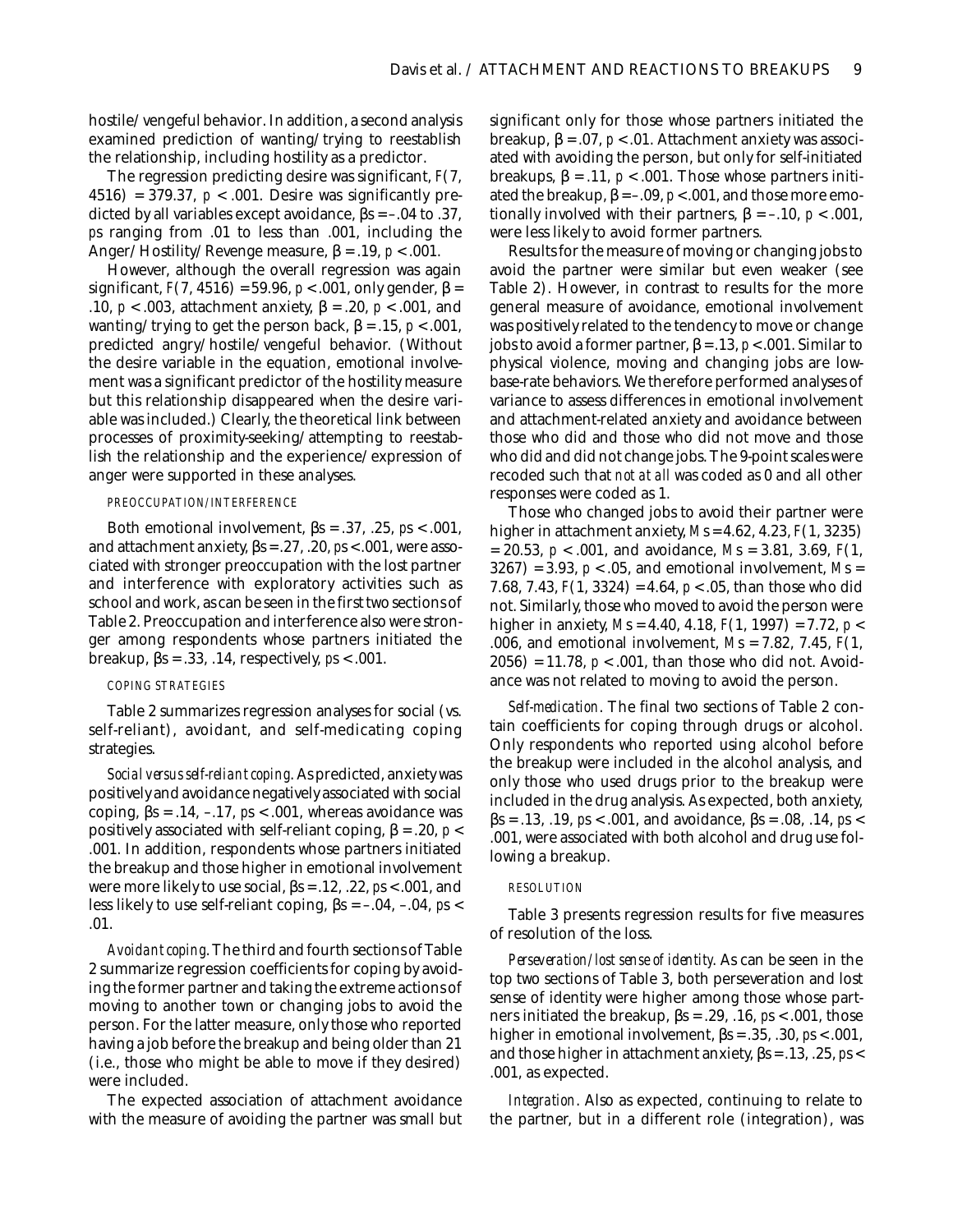| <b>Type of Reaction</b>                          | Gender    | Age       | Who Initiated | <b>Emotional</b><br><b>Involvement</b> | <i><b>Anxiety</b></i> | Avoidance |
|--------------------------------------------------|-----------|-----------|---------------|----------------------------------------|-----------------------|-----------|
| Social: Talk friends/family                      | $.15***$  | $-.02$    | $.12***$      | $.22***$                               | $.14***$              | $-.17***$ |
| Partner-initiated                                | $.20***$  | $-.01$    |               | $.12***$                               | $.13***$              | $-.21***$ |
| Self-initiated                                   | $.12***$  | $-.03$    |               | $.27***$                               | $.14***$              | $-.14***$ |
| Self-reliant: Handle self without friends/family | $-.15***$ | .02       | $-.04**$      | $-.04**$                               | .01                   | $.20***$  |
| Partner-initiated                                | $-.17***$ | .01       |               | $-.01$                                 | .02                   | $.17***$  |
| Self-initiated                                   | $-.12***$ | .05       |               | $-.07**$                               | .01                   | $.21***$  |
| Avoidant                                         |           |           |               |                                        |                       |           |
| Avoid person                                     | $-.00$    | $.10***$  | $-.09***$     | $-.10***$                              | $.08***$              | $.05***$  |
| Partner-initiated                                | $-.03$    | $.11***$  |               | $-.05*$                                | .00.                  | $.07**$   |
| Self-initiated                                   | $-.02$    | $.10***$  |               | $-.15***$                              | $.11***$              | .04       |
| Move/change jobs                                 | $-.01$    | .01       | $-.06*$       | $.13***$                               | $.06*$                | $.06*$    |
| Partner-initiated                                | $-.01$    | .01       |               | $.15***$                               | $.11**$               | 06.       |
| Self-initiated                                   | .02       | .01       |               | $.13***$                               | $-.02$                | .05       |
| Self-medication                                  |           |           |               |                                        |                       |           |
| Alcohol                                          | $-.11***$ | $-.06**$  | $.04*$        | $.20***$                               | $.13***$              | $.08***$  |
| Partner-initiated                                | $-.16***$ | $-.05$    |               | $.18***$                               | $.14***$              | $.08**$   |
| Self-initiated                                   | $-.06$    | $-.08*$   |               | $.20***$                               | $.12***$              | $.08*$    |
| Drugs                                            | $-.15***$ | $-.10**$  | .03           | $.21***$                               | $.19***$              | $.14***$  |
| Partner-initiated                                | $-.13***$ | $-.04$    |               | $.19***$                               | $.20***$              | $.16**$   |
| Self-initiated                                   | $-.13***$ | $-.15**$  |               | $.25***$                               | $.18**$               | $.18**$   |
| Drugs/alcohol                                    | $-.11***$ | $-.11***$ | .03           | $.20***$                               | $.13***$              | $.10***$  |
| Partner-initiated                                | $-.14***$ | $-.11***$ |               | $.18***$                               | $.14***$              | $.11***$  |
| Self-initiated                                   | $-0.06$   | $-.13***$ |               | $.21***$                               | $.13***$              | $.11***$  |

**TABLE 2: Coping Strategies: Regression Coefficients for Total, Partner-Initiated Breakup, and Self-Initiated Breakup Samples**

NOTE: Men were scored as 1, women as 2. Initiation of breakups was scored as 1 (self), 2 (both), and 3 (partner). For the alcohol and drug questions, respondents were selected to report having drunk or used drugs prior to the breakup (*N*s = 1704, 795, 622 for alcohol; 2391, 1096, 893 for drugs). For the measure including changing jobs or moving to avoid the person, respondents were selected to be older than 21 and to have had a job at the time of the breakup (*N*s = 759, 339, 298). For other measures, *N*s = 4541-4549 (total), 2018-2175 (partner-initiated), 1682-1838 (self-initiated). Significance levels for the regression equations were as follows: *F*s(6, 759-4883) = 162.65, 58.34, 26.13, 6.22, 36.95, 16.87, *p*s < .000 (total); *F*s(5, 334- 2057) = 57.11, 26.01, 9.01, 6.20, 19.16, 7.74, *p*s < .000 (partner-initiated); *F*s(5, 293-1833) = 63.72, 28.23, 14.05, 2.08, 11.88, 7.74, *p*s < .000, .000, .000, .07, .000,.000 (self-initiated).

\**p* < .05. \*\**p* < .01. \*\*\**p* < .001.

negatively associated with both anxiety and avoidance, although the associations were small, βs = –.05, –.06, *p*s < .001.

*Replacement*. As expected, attachment anxiety was associated with a tendency to jump immediately into a new relationship,  $β = .17$ ,  $p < .001$ . This tendency also was greater among those who initiated the breakup, perhaps because they were already beginning or contemplating another relationship while they were breaking off the old one, β = –.15, *p* < .001.

*Avoidance of new relationships*. As expected, attachment avoidance was associated with the tendency to avoid new relationships after the breakup,  $β = 0.15$ ,  $p < 0.001$ . This tendency also was associated with age, partner-initiated breakups, emotional involvement, and attachment anxiety, βs = .11, .14, .19, .07, *p*s < .001. Thus, it appears that more anxious respondents tended either to swear off relationships or immediately jump into a new one.

## DISCUSSION

Although a few studies have shown that attachment anxiety is associated with enhanced distress on relationship dissolution (Feeney & Noller, 1992; Fraley & Shaver, 1997; Simpson, 1990; Sprecher et al., 1998), the present study provides the first demonstration of attachment-related reactions to breakups ranging from protest through coping to eventual resolution.

*Distress*. Bowlby (1969/1982) proposed that threat to the availability of an attachment figure would result first in distress, varying in magnitude partly as a function of the degree of attachment to the attachment figure. Consistent with this expectation, we found that people who reported more emotional involvement with their partners at the time of the breakup exhibited greater distress of all kinds, including both physical and emotional distress, lost interest in sex, self-blame, and guilt. Similarly, those whose partners initiated the breakup reported greater physical/emotional distress and lost interest in sex but less self-blame and guilt.

Our results replicate previous findings of an association between attachment anxiety and enhanced distress due to relationship threats of all types, ranging from temporary separation to permanent dissolution through breaking up or death (Ainsworth et al., 1978; Feeney &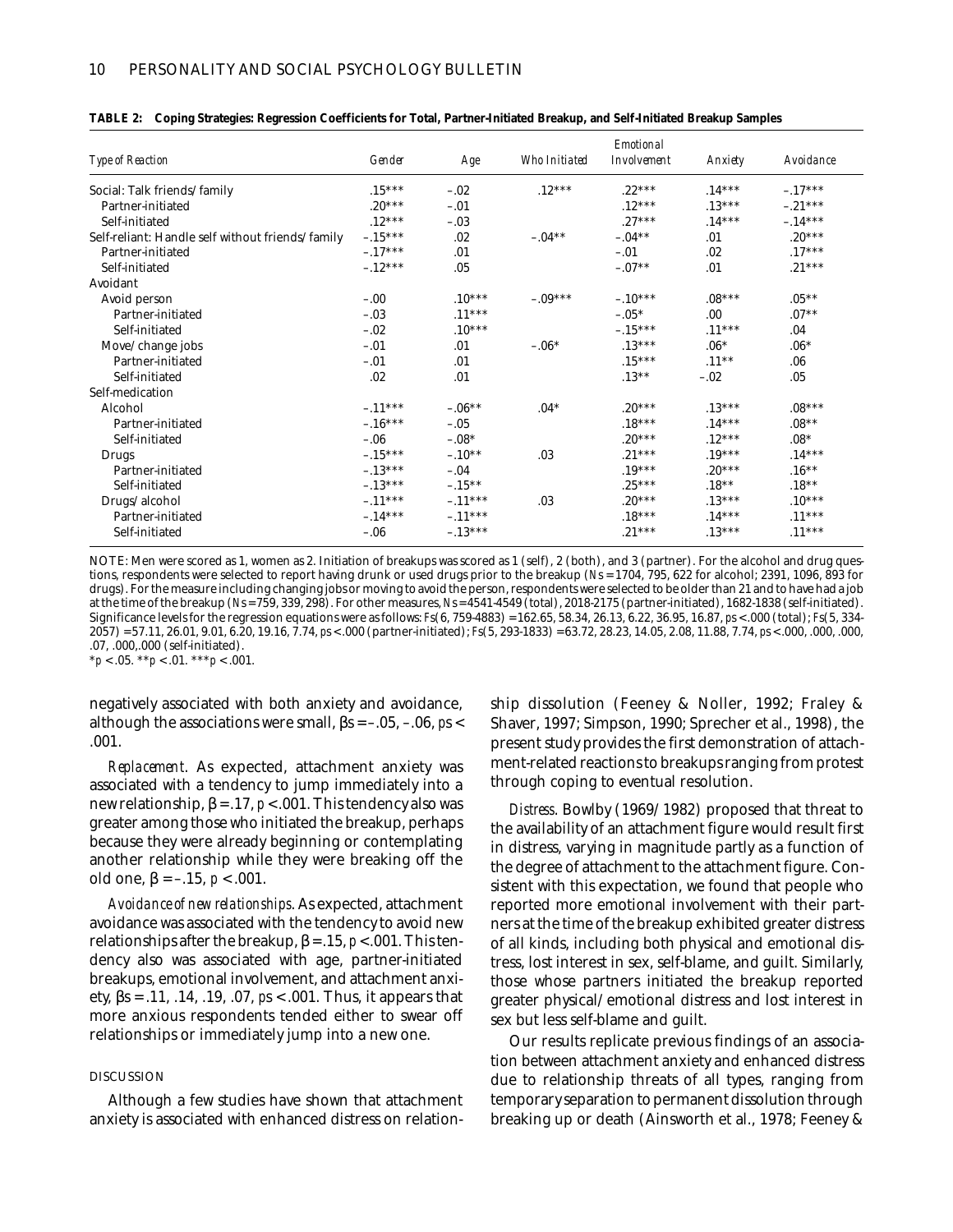| <b>Type of Reaction</b> | Gender    | Age       | Who Initiated | Emotional<br><b>Involvement</b> | <b>Anxiety</b> | Avoidance |
|-------------------------|-----------|-----------|---------------|---------------------------------|----------------|-----------|
| Perseveration           | $-.07***$ | $-.07***$ | $.29***$      | $.35***$                        | $.13***$       | $.04**$   |
| Partner-initiated       | $-.04$    | $-.08***$ |               | $.31***$                        | $.20***$       | .02       |
| Self-initiated          | $-.07**$  | $-.03$    |               | $.43***$                        | $.08***$       | $.05*$    |
| Lost sense of identity  | $-.03*$   | $-.07***$ | $.16***$      | $.30***$                        | $.25***$       | $-.01$    |
| Partner-initiated       | $-.03$    | $-.07***$ |               | $.34***$                        | $.28***$       | $-.05**$  |
| Self-initiated          | $-.02$    | $-.05*$   |               | $.30***$                        | $.24***$       | .01       |
| Integration             | .02       | $-.13***$ | $.05***$      | $.06***$                        | $-.05***$      | $-.06***$ |
| Partner-initiated       | .04       | $-.16***$ |               | .04                             | .03            | $-.07**$  |
| Self-initiated          | .04       | $-.12***$ |               | $.09***$                        | $-.08***$      | $-.05*$   |
| Look for new partner    | $-.06***$ | $-.04*$   | $-.15***$     | $-.08***$                       | $.17***$       | $-.07***$ |
| Partner-initiated       | $-.03$    | $-.01$    |               | $-.05*$                         | $.14***$       | $-.01$    |
| Self-initiated          | $-.09***$ | $-.07**$  |               | $-.09***$                       | $.20***$       | $-.11***$ |
| Avoid new relationships | $-.01$    | $.11***$  | $.14***$      | $.19***$                        | $.07***$       | $.15***$  |
| Partner-initiated       | $-.00$    | $.14***$  |               | $.18***$                        | $.09***$       | $.09***$  |
| Self-initiated          | $-.01$    | $.13***$  |               | $.18***$                        | .03            | $.18***$  |

**TABLE 3: Resolution: Regression Coefficients for Total, Partner-Initiated Breakup, and Self-Initiated Breakup Samples**

NOTE:  $Ns = 4477-4554$  (total), 2053-1838 (partner-initiated), 1658-1698 (self-initiated). Significance levels for the regression equations were as follows: *F*s(6, 4471-4548) = 322.68, 252.86, 21.93, 42.32, 87.67, *p*s < .001 (total); *F*s(5, 2034-2054) = 71.39, 121.57, 16.22, 9.23, 30.73, *p*s < .001 (partnerinitiated); *F*s(5, 1248-1833) = 73.79, 66.83, 11.04, 25.32, 25.91, *p*s < .001 (self-initiated).

\**p* < .05. \*\**p* < .01. \*\*\**p* < .001.

Noller, 1992; Fraley & Shaver, 1999; Simpson, 1990). Unlike previous research, however, the present data reveal a link between some distress reactions and avoidance. In particular, avoidance was associated with enhanced self-blame (and reduced partner blame) and lost interest in sex.

*Anger and desire*. Bowlby (1988) argued that both anxiety and anger are natural and effective responses to threat to any important relationship. Anger (in the right amount, time, and place) can deter dangerous behavior, disloyalty, or neglect and coerce the partner into exhibiting the desired behavior. Bowlby further argued that maladaptive family violence or aggression can be understood as exaggerated versions of attachment behaviors that (when more appropriate in form or level) are potentially functional. Thus, anger or aggression derived from relationship anxiety may be rooted in an attempt to protect the relationship but become so extreme as to threaten it instead.

Crittenden's (1997) analysis of the "coercive" strategy suggests that angry/aggressive strategies for maintaining contact or eliciting caregiving are particularly characteristic of anxious/ambivalent/preoccupied individuals. Furthermore, her analysis of the association between anxious attachment and the aggressive pole of the coercive strategy has been clearly supported in studies of both infants and adults. For example, Ainsworth and her colleagues (Ainsworth et al., 1978) reported that both anxious and avoidant attachment in infants was associated with greater displays of anger toward the parent (although avoidant infants tended to display greater anger at home but not in the strange situation). Adult partner violence (physical and verbal), however, has been associated with preoccupied and fearful attachment (both involving high attachment anxiety) but not with dismissing attachment (e.g., Dutton, 1998).

Furthermore, although not framing their research in attachment terms, Downey, Feldman, and Ayduk (2000) provided evidence that "rejection sensitivity" (defined as the disposition to anxiously expect, readily perceive, and intensely react to rejection by significant others) predicted dating violence among those who were highly invested in the relationship. They also reviewed evidence showing that rejection is often a trigger of male violence toward romantic partners (see also Bixenstine, 1999; Walker, 1979; Wilson & Daly, 1993).

The association between attachment anxiety and angry responses to relationship threat also has been clearly articulated in the bereavement literature. Bowlby argued, for example, that ambivalence during bereavement manifests itself as both yearning for the deceased and anger over being abandoned. Some support for this prediction was provided by Bonnano et al. (1995), who showed that ambivalence regarding the lost partner was associated with facial expressions of both anger and sadness when a person was talking about his or her loss. Unlike a dead partner, however, a live but unavailable partner provides a ready target for angry responses.

The present results further supported the theoretical link between anger and desire in that all positive and negative protest reactions were positively associated with one another. Those who most wanted their partner back were also most hostile and aggressive—as further shown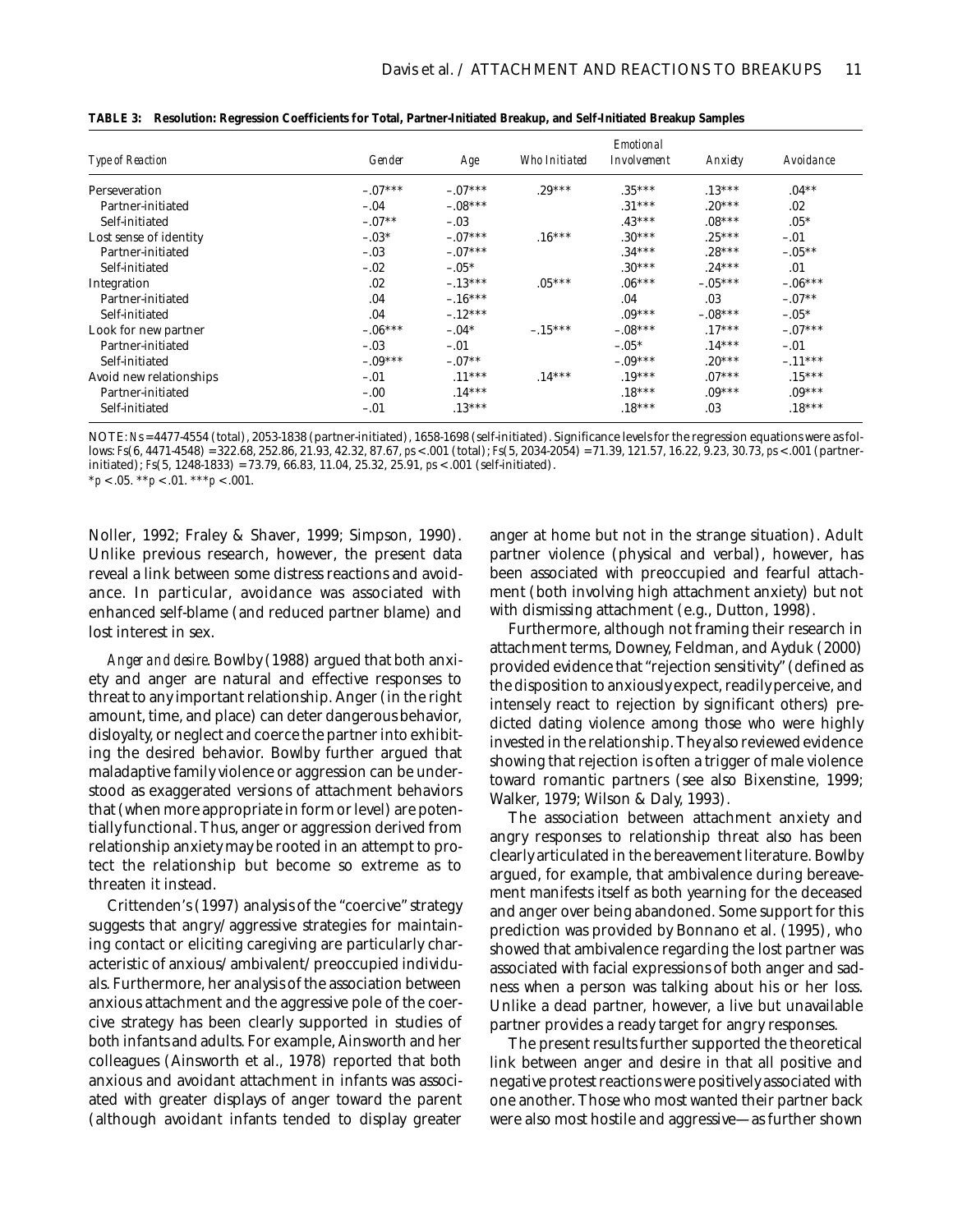by the association of reported emotional involvement with the partner at the time of the breakup and the strength of both angry/hostile response and desire for the lost partner.

*Preoccupation*. Related to strength of desire for a lost partner is strength of preoccupation in thinking about him or her. Relationship anxiety is associated with higher resting levels of preoccupation with an attachment figure (Mikulincer et al., 2002) and with enhanced preoccupation under conditions of relationship threat (e.g., the temporary absence of mother in the strange Situation) (Ainsworth et al., 1978). Studies of bereavement also have shown that relationship anxiety is associated with "chronic mourning" and preoccupation with the dead partner (see review by Fraley & Shaver, 1999). Consistent with these earlier findings, in the present study, preoccupation was greater among those whose partners initiated the breakup, those who were more emotionally involved with their partners, and those high in attachment anxiety.

*Exploration*. Studies of infant attachment identified the link between preoccupation with the attachment figure and reduced exploration of the environment (e.g., Ainsworth et al., 1978; Bowlby, 1973; Cassidy & Berlin, 1994); later, Hazan and Shaver (1990) showed that anxious attachment in adulthood is associated with reduced exploration in the arena of work. Similarly, the present research linked attachment anxiety to interference with exploration in the form of school or work. Also as expected, such interference was greater for those whose partners initiated the breakup and those more emotionally involved with their lost partners.

Clearly, the patterns of reactions to threat to an attachment relationship characteristically associated with attachment anxiety and avoidance appear in reactions to the dissolution of romantic relationships. First, the results provided support for the expected relationship between attachment-related avoidance and selfreliant, nonsocial coping strategies. Avoidant attachment was associated with less use of friends and family and greater self-reliance, as expected. Furthermore, avoidance was associated with avoidance of the former partner, even to the extent of changing jobs (although the relationship was necessarily small, given the low base rate of changing jobs). Unexpectedly, attachment anxiety also was associated with avoidance of the partner, including both moving and changing jobs to avoid the person. Although apparently inconsistent with greater proximity seeking and attempts to maintain the relationship among those higher in attachment anxiety, the tendency to avoid the partner may be characteristic of what Bartholomew and Horowitz (1991) called fearful avoidants, who are high in both anxiety and avoidance.

*Coping*. Generally, we expected both anxiety and avoidance to be associated with dysfunctional coping strategies. Perhaps the most dysfunctional strategies are self-destructive strategies such as use of drugs or alcohol. As expected, use of these strategies was associated with both forms of attachment insecurity.

The use of all forms of coping might be more likely and more intense among people who experience greater distress. In line with this reasoning, those whose partner terminated the relationship, those who were more emotionally involved in the relationship, and those high in attachment anxiety were more likely to seek support from friends and family and to use drugs or alcohol. Thus, it may be that those who experience the most distress also must try harder, in any way compatible with their characteristic distress-regulation strategies, to soothe the distress of the breakup, including the use of drugs or alcohol.

In contrast, although avoidance was not associated with enhanced distress, it was associated with specific characteristic coping strategies, all of them involving self-reliance and avoidance. Both avoidance of former partners and self-medication may be attempts to suppress attachment-related thoughts and feelings. In fact, there is some evidence that avoidants (particularly those low in anxiety) can successfully suppress attachmentrelated distress—if they can avoid direct reminders of the relationship (Fraley et al., 1998; Fraley & Shaver, 1997).

*Resolution*. As explained in the Introduction, in his later theorizing, Bowlby (1980) renamed the final phase of grief "reorganization" to convey that representations of the self and the lost attachment figure are reorganized in ways that may allow a continuing (but altered) emotional bond in conjunction with adjustment to changed circumstances. We expected persons high in anxiety to be most apt to suffer disorganization of their own identities in the absence of the lost partner. Furthermore, we expected both anxious and avoidant persons to be less likely to integrate the ex-partner into their lives in an altered form of attachment, such as friendship or working relationships.

The first expectation was clearly supported. Relationship anxiety was strongly associated with reports of a lost sense of identity without the former partner. The second prediction received only weak support. That is, there were small negative associations between both anxiety and avoidance and integration of the lost partner into a different role relationship.

*Chronic mourning*. Bowlby (1980) mentioned attachment-related differences in chronic mourning, or perseveration in the protest and/or despair stages of mourning. Similar to Freud (1917/1957) and others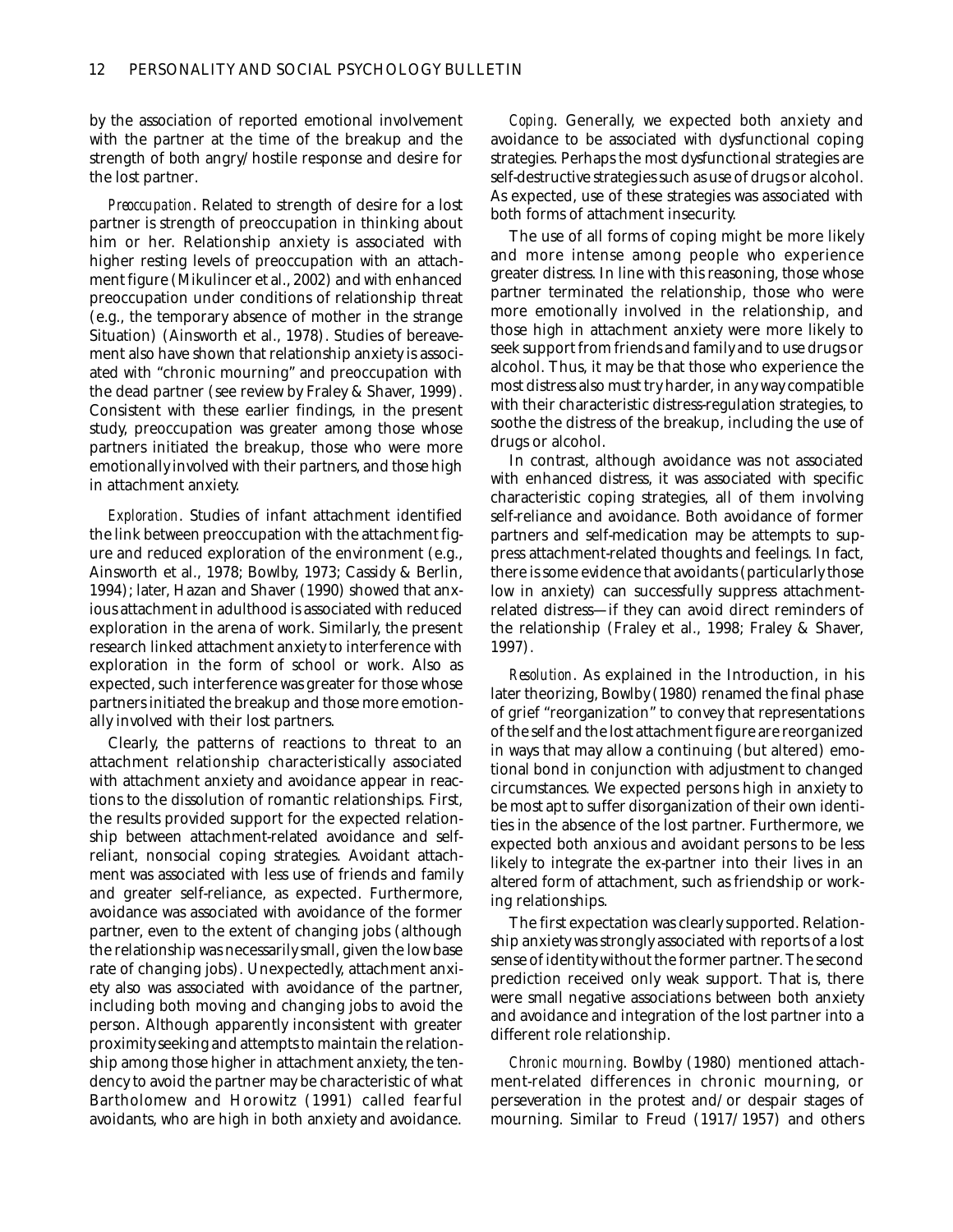(e.g., Lazare, 1989; Sanders, 1993), Bowlby (1980) argued that chronic mourning, or "complicated bereavement," derives from anxious/ambivalence toward the lost partner. Thus, we expected attachment anxiety to be associated with prolonged, exaggerated, and dysfunctional protest and despair reactions (i.e., chronic mourning). And in fact, those who were higher in anxiety and those who were more attached to the lost partner (i.e., were higher in emotional involvement or who did not initiate the breakup) reported greater perseveration in desire for the lost partner.

*Replacement*. Consistent with their insecurity, however, those higher in attachment anxiety also reported a greater tendency to search immediately for a replacement for the lost partner. Generally, those high in attachment anxiety tend to feel uncomfortable when not in a romantic relationship and report higher motivation to be in a romantic relationship (e.g., Davis, 2000). It seems likely that relationships formed under these desperate conditions would be unusually troubled later on, which may be a reason for the high breakup rate of relationships formed by people high in attachment-related anxiety (Shaver & Clark, 1994).

### LIMITATIONS

Our Internet methodology allowed us to achieve a greater number of respondents and greater sample diversity than that of the more usual studies of college students. The sample is not representative of any particular population, however; it was biased toward the young computer users and people interested in relationship issues. Moreover, participants described memories of past relationship breakups. However, although autobiographical memory can be unreliable (e.g., Conway & Pleydell-Pearce, 2000), and specifically memory for reactions to loss can become distorted over time (e.g., Safer, Bonanno, & Field, 2001), the present observed effects remained significant and unaltered for breakups occurring less than 3 months before the survey. Another concern—that unmonitored participants may have been frivolous while completing our questionnaire—can be assuaged by noting that the coefficient alphas were high for the multi-item measures and the results formed a theoretically predictable and sensible pattern.

Finally, it would clearly be desirable to examine similar measures prospectively to establish clear causal effects of attachment style on reactions to breakups and to rule out the reverse possibility that breakup processes affected attachment style. However, although the possibility that the nature of the breakup caused differences in attachment style cannot currently be ruled out, there is no foundation for predicting the full range of reverse effects. For example, it is not clear how coping through self-medication versus socially, becoming vengeful or violent, or feeling a lost sense of identity would cause changes in attachment style. Thus, the causal role of attachment style in determining reactions to breaking up remains highly plausible. Moreover, two previous studies of attachment style and reactions to breaking up were prospective in nature (Feeney & Noller, 1992; Simpson, 1990). Similar to our study, they both found predictable associations between anxiety, avoidance, and distress. The second specifically found that breaking up did not affect attachment style. Furthermore, at least one study of stability in attachment style (Scharfe & Bartholomew, 1994) showed that while positive interpersonal life events predicted change in attachment style, negative interpersonal life events did not. Nevertheless, our hypotheses certainly deserve to be tested longitudinally and the present study provides a rich guide for such future research.

#### **REFERENCES**

- Ainsworth, M. D. S., Blehar, M. C., Waters, E., & Wall, S. (1978). *Patterns of attachment*. Hillsdale, NJ: Lawrence Erlbaum.
- Archer, J. (1999). *The nature of grief: The evolution and psychology of reactions to loss*. London: Routledge.
- Bartholomew, K., & Horowitz, L. M. (1991). Attachment styles among young adults: A test of a four-category model. *Journal of Personality and Social Psychology*, *61*, 226-244.
- Bixenstine, V. E. (1999). Spousal homicide. In H. V. Hall (Ed.), *Lethal violence* (pp. 231-257). New York: CRC Press.
- Bonnano, G. A., Notarius, C. I., Gunzerath, L., Keltner, D., & Horowitz, M. J. (1995). Interpersonal ambivalence, perceived dyadic adjustment, and conjugal loss. *Journal of Consulting and Clinical Psychology*, *66*, 1012-1022.
- Bowlby, J. (1973). *Attachment and loss: Separation, anxiety and anger*. New York: Basic Books.
- Bowlby, J. (1980). *Attachment and loss: Vol. 3. Loss: Sadness and depression*. New York: Basic Books.
- Bowlby, J. (1982). *Attachment and loss: Attachment* (Rev. ed.). New York: Basic Books. (Original work published 1969)
- Bowlby, J. (1988). *A secure base*. New York: Basic Books.
- Brennan, K. A., Clark, C. L., & Shaver, P. R. (1998). Self-report measurement of adult attachment: An integrative overview. In J. A. Simpson & W. S. Rholes (Eds.), *Attachment theory and close relationships* (pp. 46-76). New York: Guilford.
- Brennan, K. A., & Shaver, P. R. (1995). Dimensions of adult attachment, affect regulation, and romantic relationship functioning. *Personality and Social Psychology Bulletin*, *21*, 267-283.
- Cassidy, J., & Berlin, L. (1994). The insecure/ambivalent pattern of attachment: Theory and research. *Child Development*, *65*, 971-991.
- Conway, M. A., & Pleydell-Pearce, C. W. (2000). The construction of autobiographical memories in the self-memory system. *Psychological Review*, *107*, 261-288.
- Cooper, M. L., Shaver, P. R., & Collins, N. L. (1998). Attachment styles, emotion regulation, and adjustment in adolescence. *Journal of Personality and Social Psychology*, *74*, 1380-1397.
- Crittenden, P. M. (1992). Children's strategies for coping with adverse home environments: An interpretation using attachment theory. *Child Abuse & Neglect*, *16*(3), 329-343.
- Crittenden, P. M. (1997). Patterns of attachment and sexual behavior: Risk of dysfunction versus opportunity for creative integration. In L. Atkinson & K. J. Zucker (Eds.), *Attachment and psychopathology* (pp. 47-96). New York: Guilford.
- Davis, D. (2000, May). *May to December: Relationship motivation and behavior throughout the lifespan*. Invited address, Psychology Department, University of California, Davis.